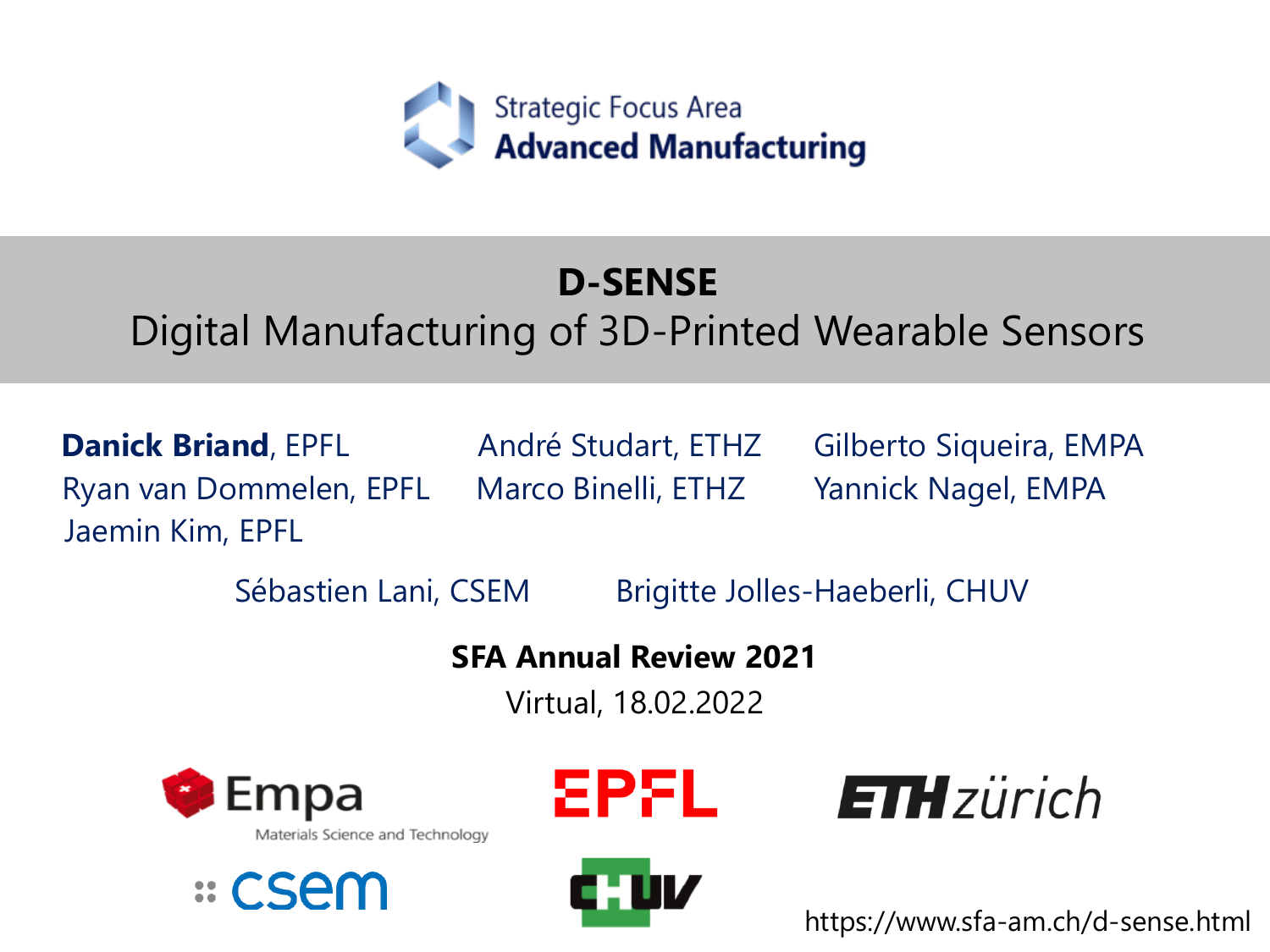## **Motivations**

## ◼ **Digital Manufacturing of 3D Printed Structural Electronics**



#### **CAD to part, Shape complexity, Fully automated, Multiple materials, Maskless, Minimal waste**

- **Printing intelligence on and within objects and products**
- **Provides personalisation and customisation**
- **Strong interest for soft robots, implants, wearables**

**Strategic Focus Area Advanced Manufacturing** 



1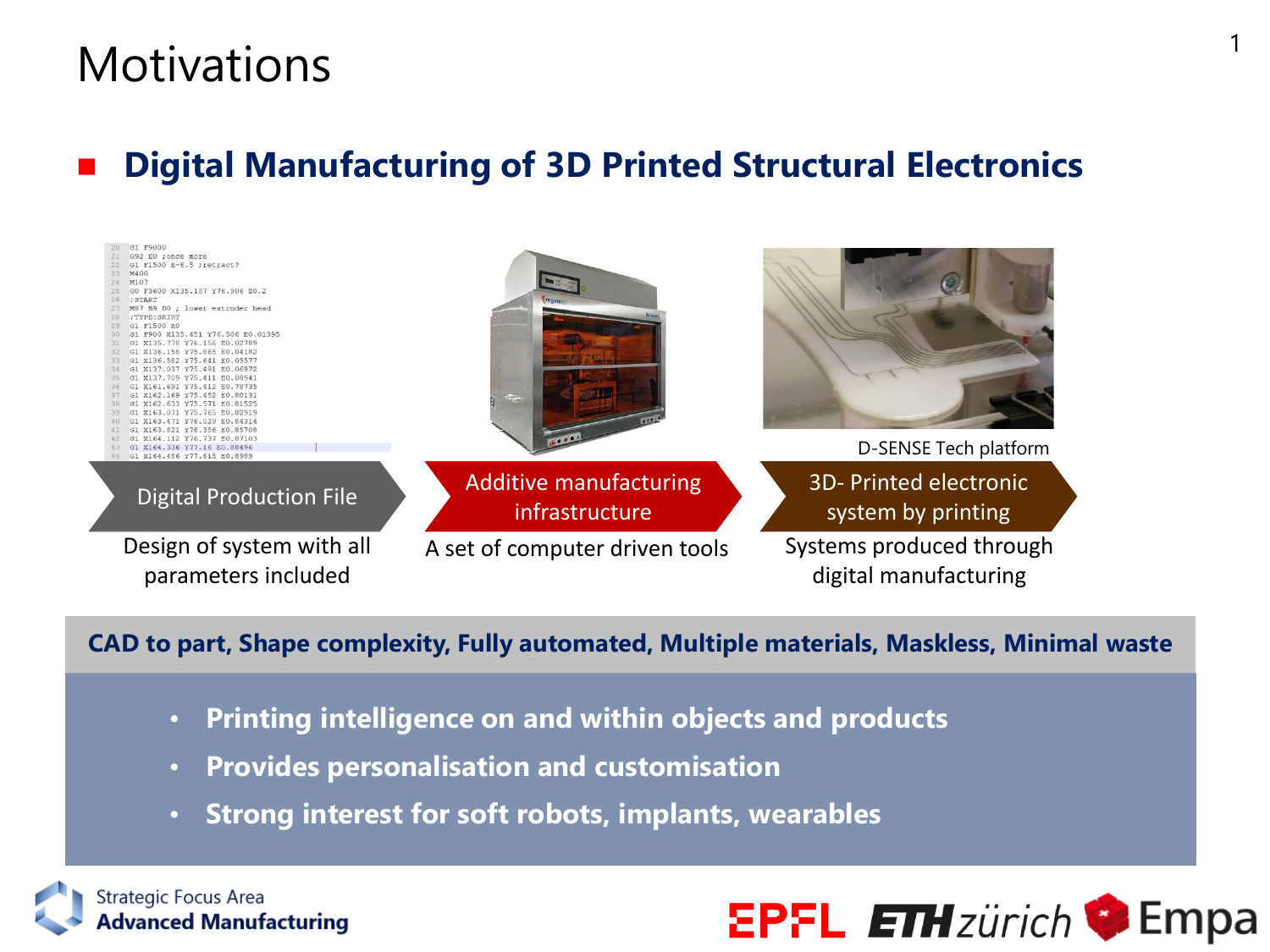## **Motivations**

**Ultimate goal:** Develop an integrated manufacturing platform that allows for the **multi-material 3D printing** of complex geometries and functional materials for embedding **sensing** in customized **wearables**.





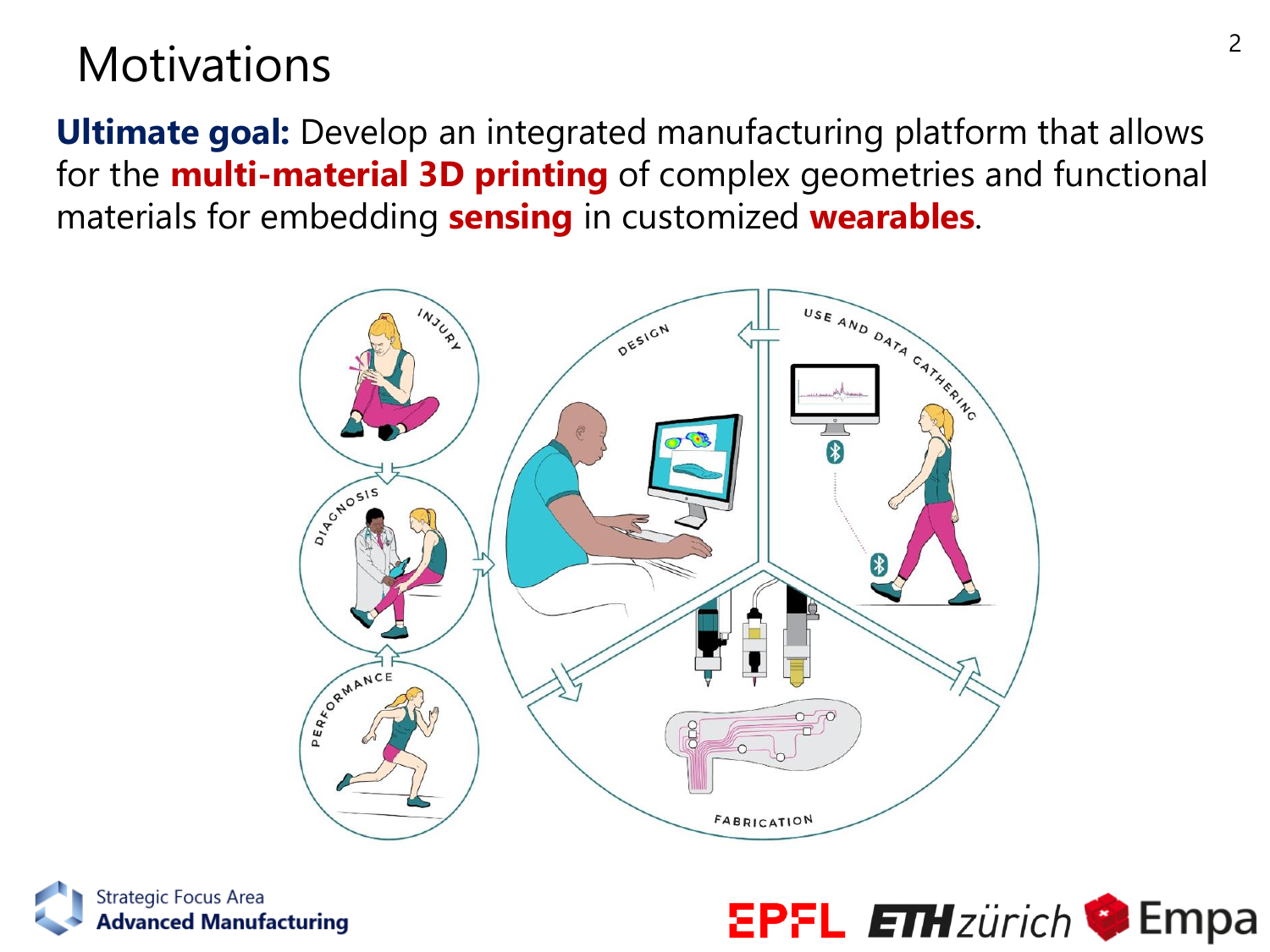# 3D multi-material printing platform

### **A multi-tool head was developed for performing the fabrication on a single machine**

### **Siliconenanocellulose composite ink**

Provides a flexible material with tunable mechanical properties



### **Integrated plasma treatment**

**Improved** interlayer adhesion

## **Silicone-carbon black piezoresistive ink**

Normal and shear force sensors



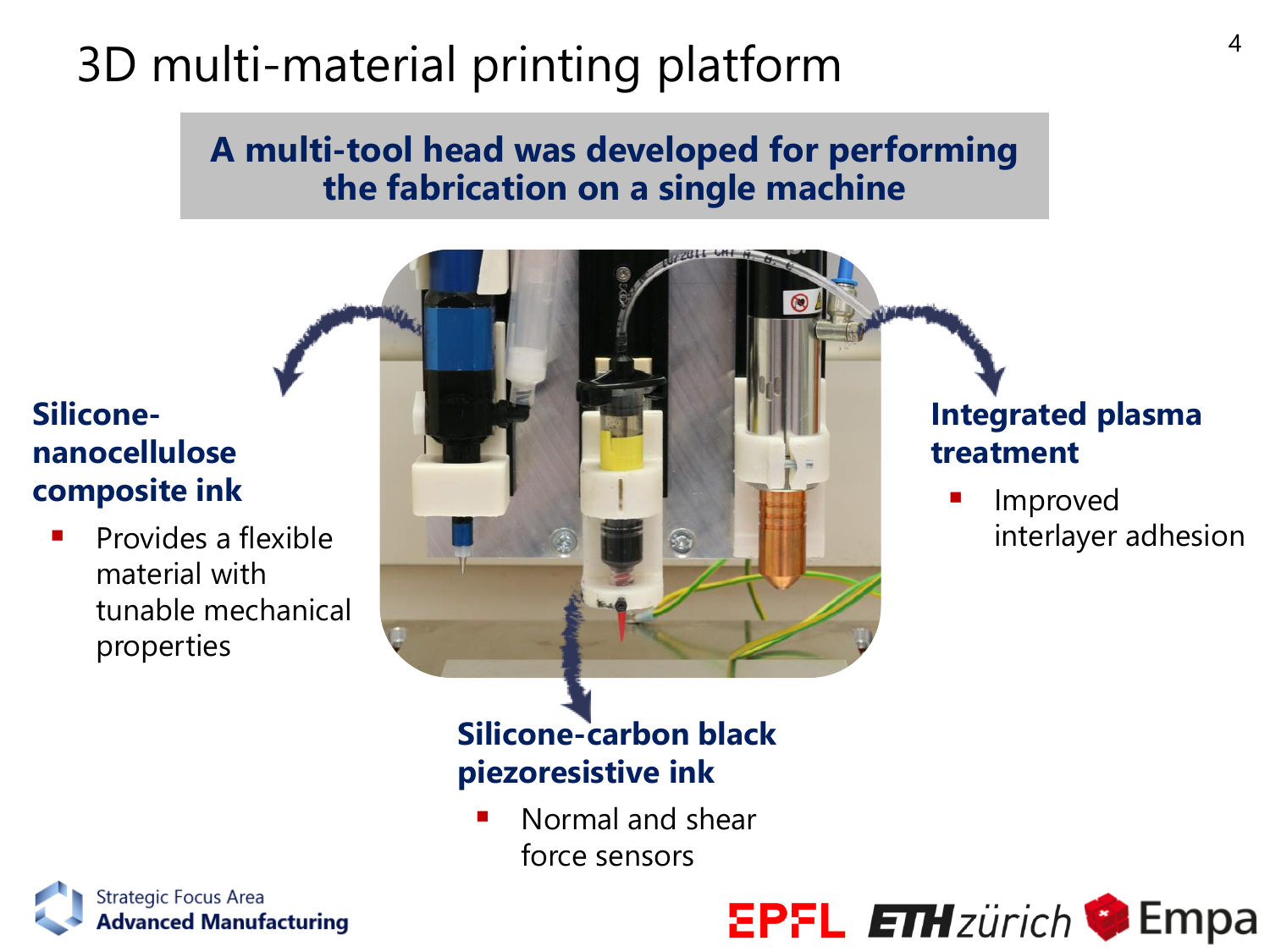# Wearable smart insole  $\frac{9}{9}$

### **3D printed smart shoe insole**

**Customized to patients and athletes in terms of shape and sensors location**

- Detection of gait using fully 3D printed piezoresistive sensors
- Monitoring of normal and shear forces for a number of activities

#### **Real-time signal**









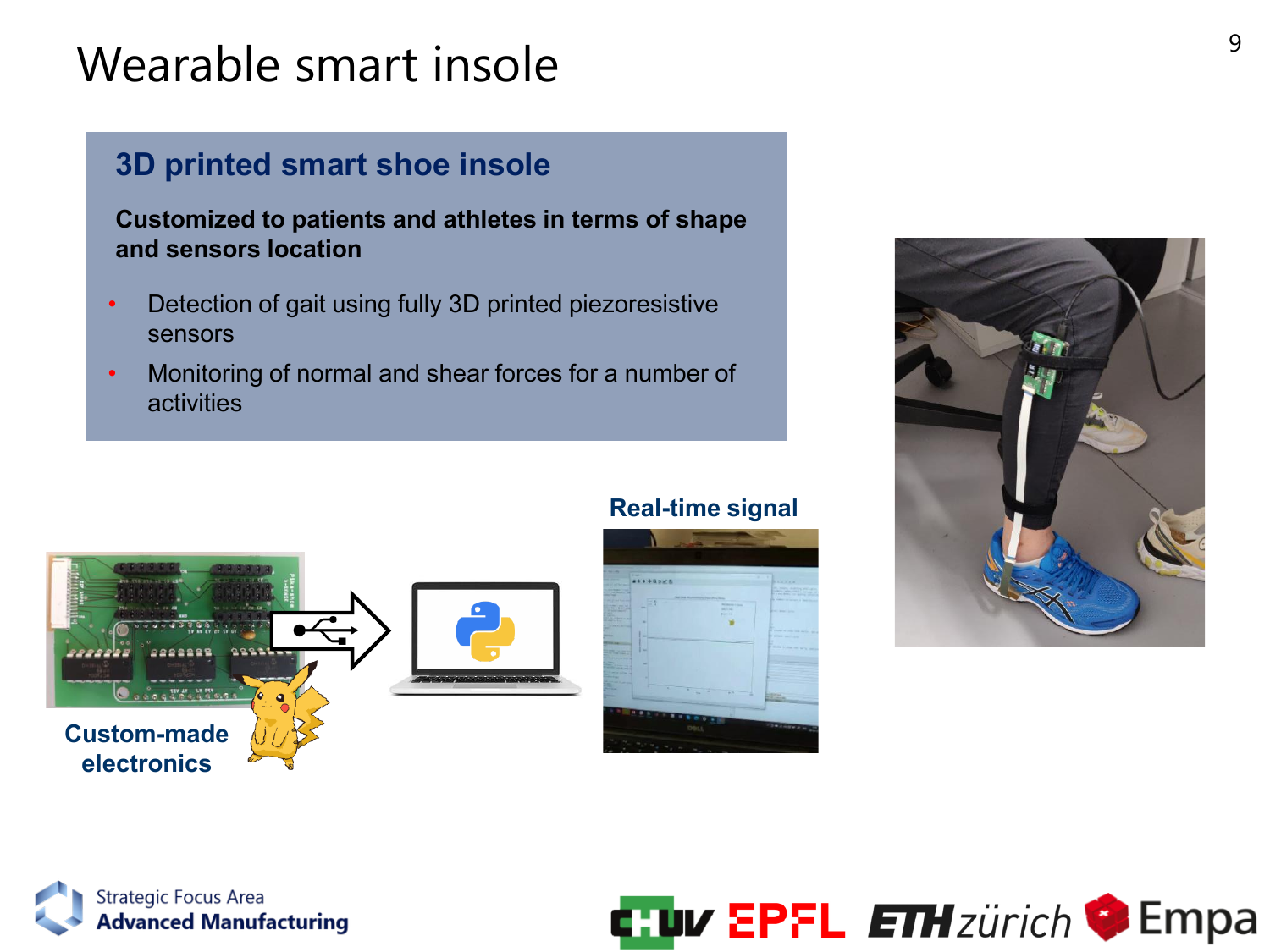## Outputs by Month 48

### **Scientific output**

**12 presentations at conferences / workshops, 3 conference proceedings 1 Scientific publication + 3 under preparation**

#### ■ **Materials**

**Silicone / CNC composite formulations for truly 3D printing topologies Of interest for our industrial supporter Hylomorph**

#### ◼ **Printing platforms**

**Multi-material digital 3D printing platforms with activation and curing Pick and place of discrete components (e.g. SMDs) Available at ETHZ and EPFL for interaction with industrial partners** 

#### ◼ **Devices and demonstrator**

**3D printed mechanical sensors and their embedding in customized insoles** ■ Biomechanical studies and rehabilitation at CHUV **For athletes gait analysis and orthotics by NUMO System AG**